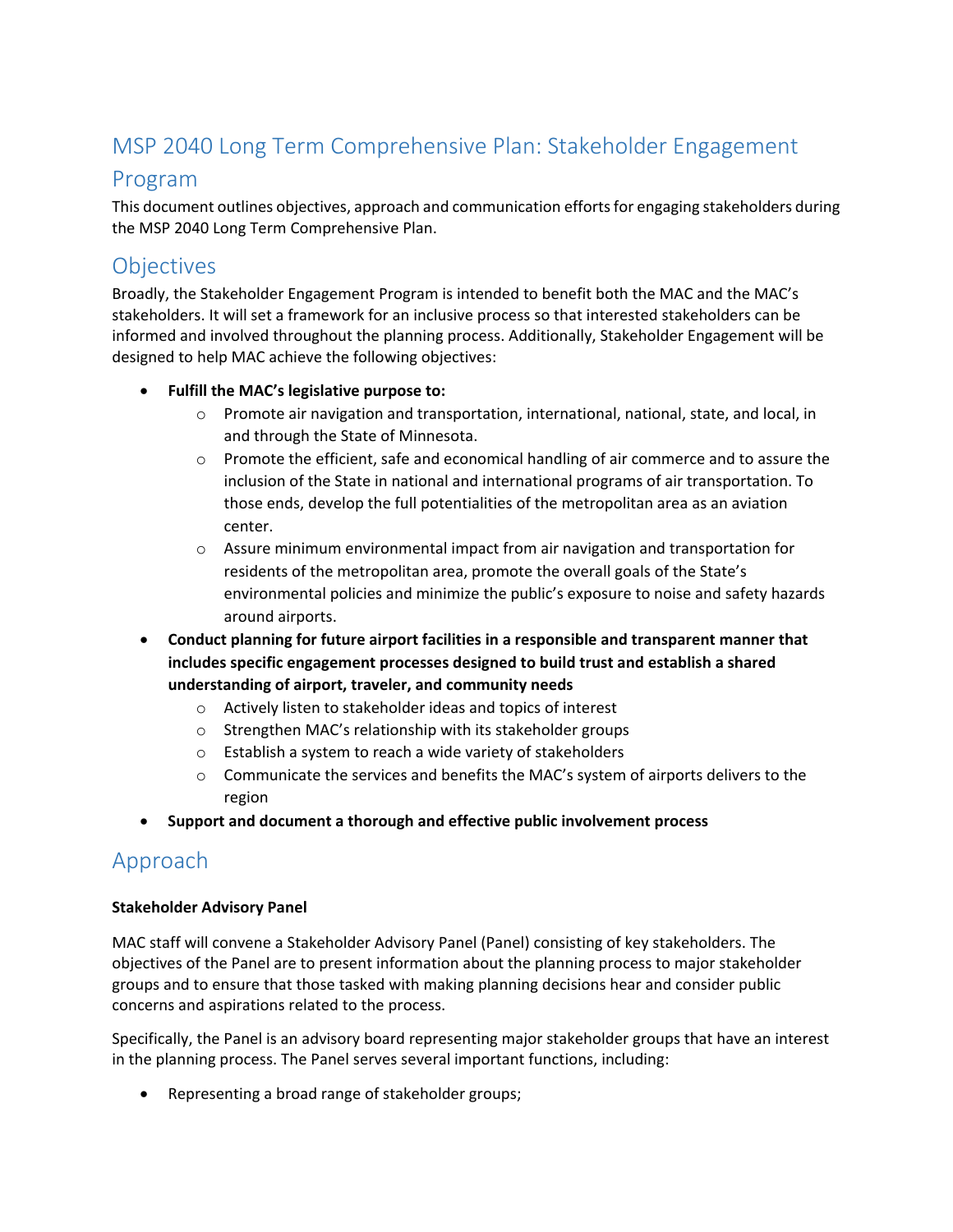- Receiving information about the planning process; and
- Communicating public concerns and aspirations as the voice of key stakeholders.

It is important to note that the Panel serves only in an advisory capacity. While the Panel may offer opinions, advice, and guidance, the MAC is solely responsible for all planning decisions.

The MAC will work with key stakeholder groups to identify specific members to serve on the Panel and then extend an invitation to participate. Key stakeholder groups include:

- Local community leaders and city planners
- MSP airport travelers
- MSP airlines
- Federal Aviation Administration
- Transportation Security Administration
- Regional business representatives

#### **Project Milestones**

In order to create an inclusive and transparent process, and ensure a regular rhythm of public involvement, the planning process will be divided into four distinct phases, or "milestones." These milestones will culminate in a public event. Four public events will be held to share information about each phase and receive input. Input received during each milestone's public event will help inform the remaining phases of the planning process.

The Stakeholder Engagement Plan will involve four project milestones:

- 1) LTCP Introduction, Planning Goals & Objectives, MSP Aviation Activity Forecasts
- 2) Facility Requirements (Gap Analysis)
- 3) Alternative Design Concepts, Environmental and Land Use Planning Evaluation
- 4) Review Draft LTCP and Public Comment Period

#### **Survey Input**

At the start of the planning effort, the MAC will be using an online polling software to reach an audience wider than typical public meeting audiences. Responses allow for purposeful information, offering greater value for what the planning team should consider as it begins the initative.

MAC's objectives for using this platform during the MSP Long-Term Plan are:

- 1. To achieve balanced and broad participation across a range of stakeholders and members of the public.
- 2. To receive purposeful information offering greater value for ongoing planning considerations well beyond complaint-based feedback.
- 3. To increase transparency and structured communication.
- 4. To assess the value this platform would bring for future initiatives, strategies and policies.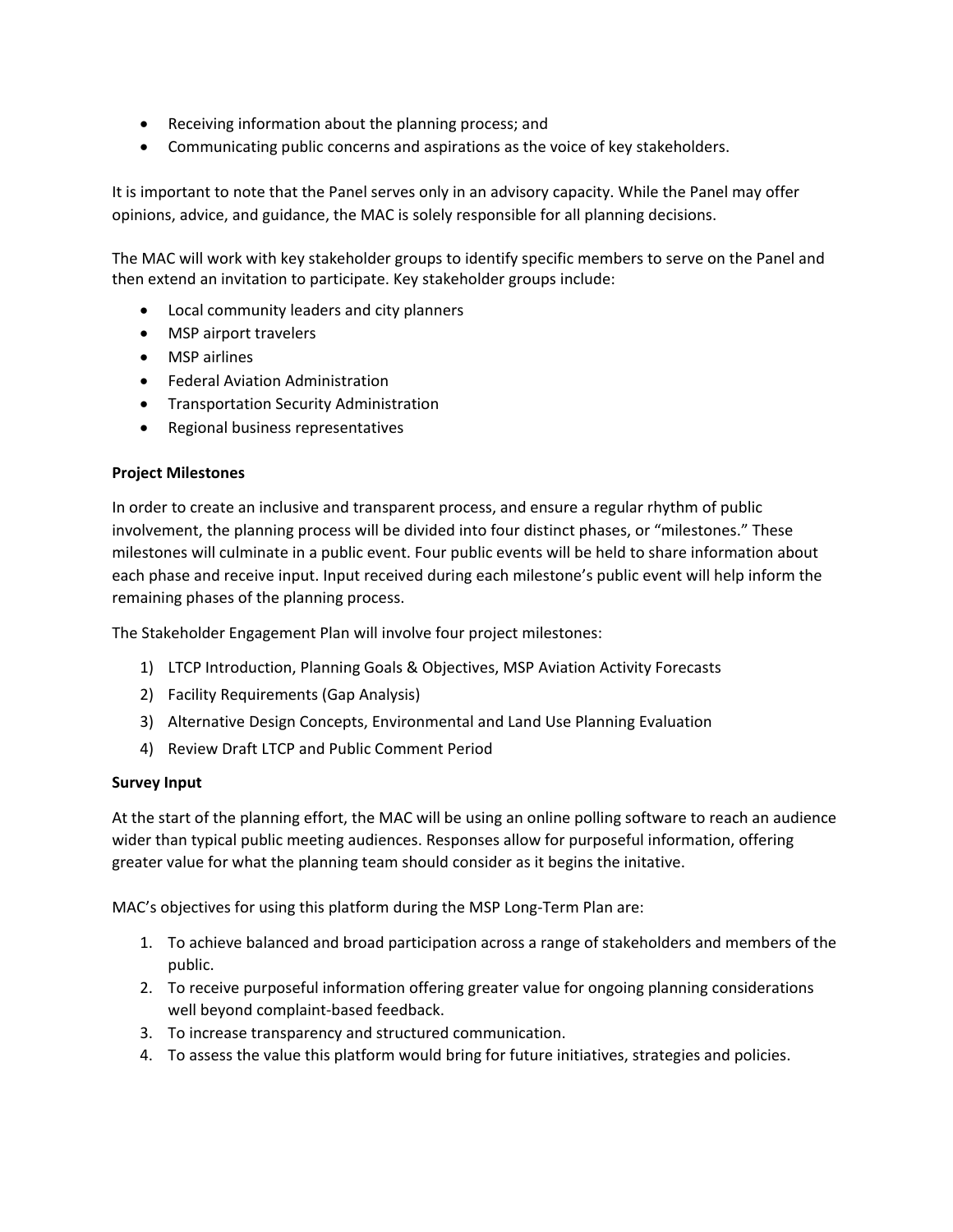# Communication

### **Project Website**

The MAC will create and maintain a project website to share information with the general public. The project website will include:

- Public event information
- Public project documents (such as technical reports, newsletters, presentations, fact sheets, etc.)
- Frequently asked questions
- How to contact the project team
- How to sign up for E-News subscription service (see below)
- Project timeline

### **Project Newsletters**

A detailed project newsletter will be created and distributed through a GovDelivery subscription service. Individuals can sign up for the subscription on the project website. Once signed-up, they will receive regular project updates and public meeting events. Newsletters will also be posted on the project website.

### **Public Notifications**

Public notifications will be provided in the St. Paul Pioneer Press and Star Tribune in advance of the public events. Notifications will include information about public event logistics as well as other project messages. This will be in addition to sending public event notifications through the project website and project newsletters.

### **Updates at the MSP Noise Oversight Committee and MAC Committee/Commission Meetings**

MAC staff will update the MSP Noise Oversight Committee (NOC) and the MAC Planning, Development, and Environment (PD&E) Committee at key milestones in the process. The public may attend these meetings. Public input at these meetings will follow the established protocols governing public comments during the meeting. Meeting minutes and video recordings will be made available on https://metroairports.org/.

### **Additional Public Presentations**

If requested, MAC staff will provide presentations to local councils, boards, and committees at any point throughout the planning process. MAC will also provide updates to stakeholder groups, such as the MSP Airport and Airline Affairs Committee, MSP Airport Foundation, Terminal 2 Users Group, and the MSP Traveler Advisory Committee.